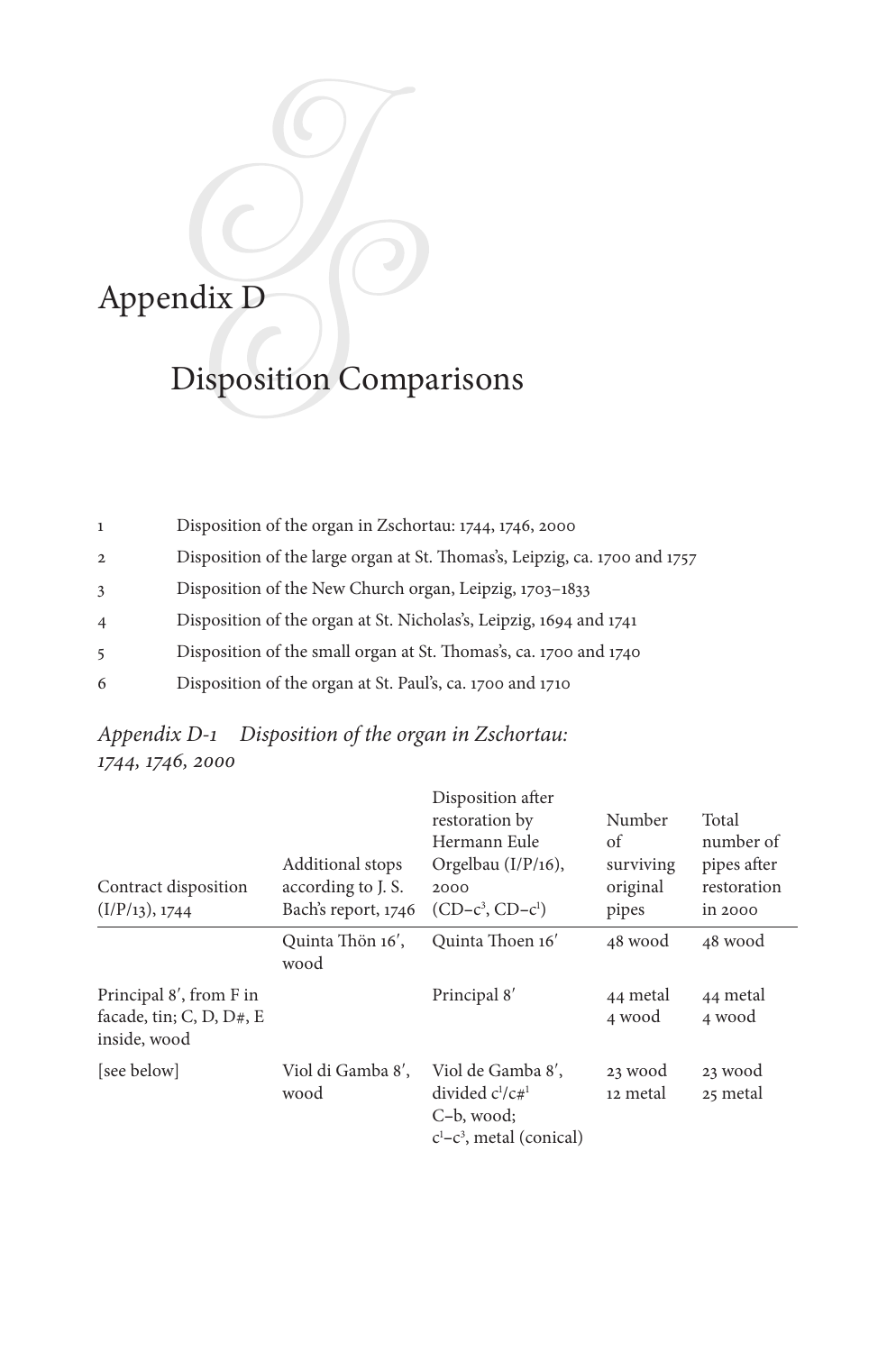| Grob Gedackt 8',<br>wood                                                                              |                              | Grobgedact 8'                               | 48 wood  | 48 wood   |
|-------------------------------------------------------------------------------------------------------|------------------------------|---------------------------------------------|----------|-----------|
| Fleute doux 4', wood<br>(partially boxwood)                                                           | Fleute-Travers 4',<br>wood   | Fleute doux $4'$                            | 47 wood  | 48 wood   |
| Octav 4', good metal                                                                                  |                              | Octav $4'$                                  | 48 metal | 48 metal  |
| Hohl Fleute 3', metal                                                                                 |                              | Hohl Floet 3',<br>divided $c^1/c\ddot{t}^1$ | 47 metal | 48 metal  |
| Super Octav 2', metal                                                                                 |                              | Octav $2'$                                  | 47 metal | 48 metal  |
|                                                                                                       | Super Octava 1',<br>metal    | Super-Octava 1'                             | 19 metal | 48 metal  |
| Mixtur III-IV<br>c g $c^{[1]}e^{[1]}$                                                                 |                              | Mixtur III-IV<br>$1 - 1/3'$                 | 114      | 168 metal |
| Sub Bass 16', wood                                                                                    |                              | Sub Baß 16'                                 | 24 wood  | 24 wood   |
| Posaunen Bass 16',<br>wood                                                                            |                              | Posaunen-Baß 16'                            | 24 wood  | 24 wood   |
| Violon 8', wood                                                                                       |                              | Violon 8'                                   | 24 wood  | 24 wood   |
| Tremulant                                                                                             |                              | Tremulant                                   |          |           |
| Bellows signal                                                                                        |                              | <b>Bellows Signal</b>                       |          |           |
| "Also, moreover,<br>a register [Viol di<br>Gamba] previously<br>discussed as a gift in<br>memory."    |                              | [see above]                                 |          |           |
|                                                                                                       | "Angehänge,"<br>Manual/Pedal | Pedal coupler                               |          |           |
| "In order to provide<br>more registration<br>possibilities, several<br>registers will be<br>divided." |                              |                                             |          |           |

*Sources*: Contract 1744 (appendix A-39); Bach-Dokumente I, 168 (no. 89); and Dänhardt 2000, 7, 44, and 31–66. *Note*: Principal 8' and Viol di Gamba 8' share the lowest four pipes (C, D, D#, E), which are made of wood.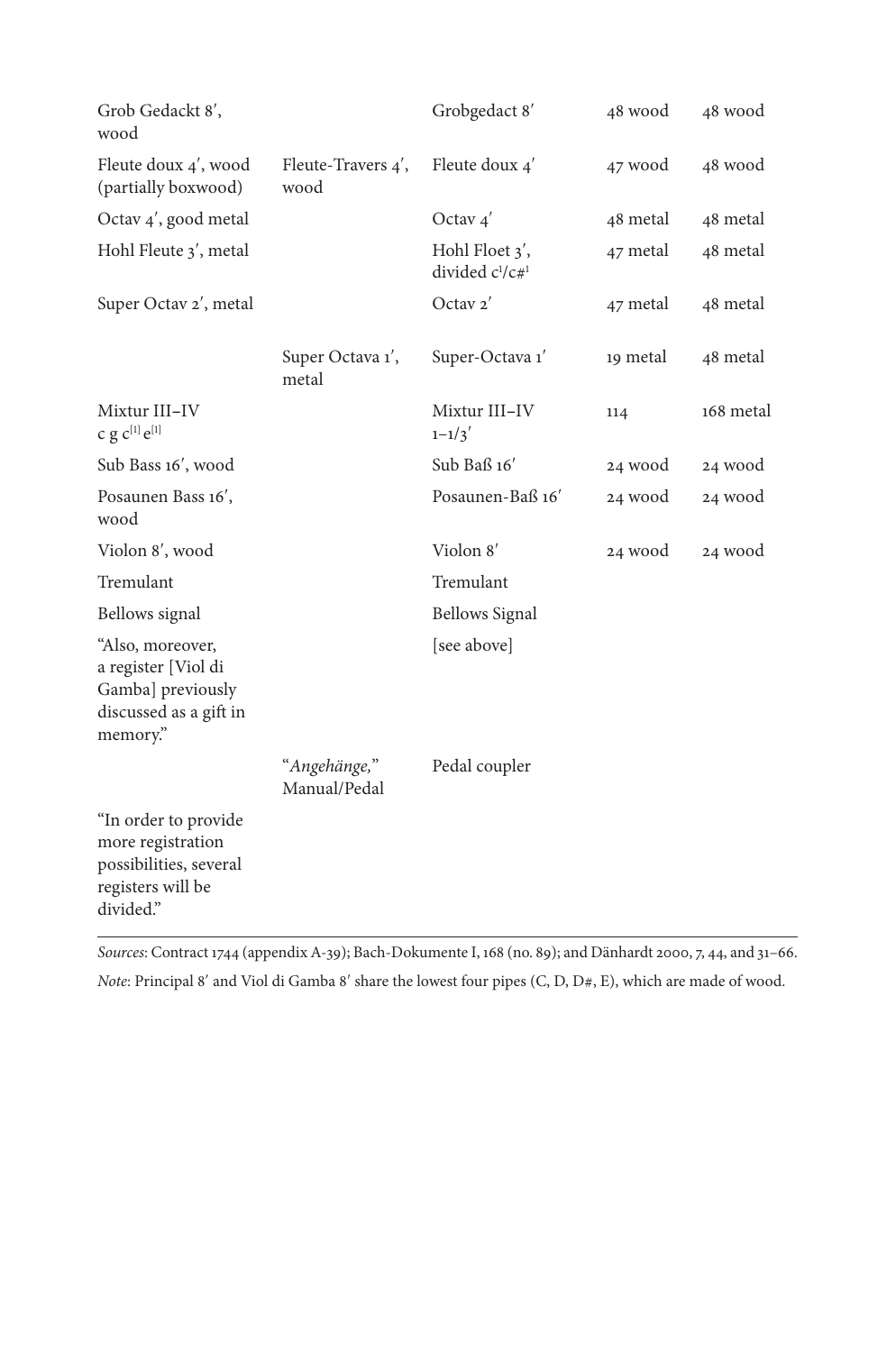*Leipzig, ca. 1700 and 1757* Disposition as recorded by J. J. Vogel in ca. 1700, III/35 Disposition as recorded by J. S. Riemer in 1757, III/39 **IN THE OBERWERCKE** [9] **IN THE HAUPT MANUAL** [9] (middle keyboard) Principal 16' Groß Principal 16' Quintadena 16ʹ Groß Quintatön 16ʹ Principal 8' Klein Principal 8' Octava 4ʹ Octava 4ʹ Quinta 3ʹ Quinta 3ʹ Super Octava 2<sup>'</sup> Super Octava 2<sup>'</sup> Sesqui altera gedoppelt [II] Tertia[n] III 1-3/5' Mixtur VI–VIII–X Mixtur VIII 2ʹ Spielpfeiffe 8ʹ Gembs Horn 8ʹ **IN THE BRUST** [9] **IN THE BRUST WERCK** [9] Grobgedackt 8ʹ Gedackt 8ʹ Principal 4<sup>'</sup> Principal 4<sup>'</sup> Nachthorn 4ʹ Flöthe 4ʹ Nasat 3<sup>'</sup> Nassat 3<sup>'</sup> Gemßhorn 2' Gembs Horn 2' Zimbel II Mixtur Zimbel IIʹ Sesqui altera  $\left[1-3/5'\right]$  Tertia  $1-3/5'$ Regal 8' Regal 8' Geigen Regal 4' Geigen Regal 4' **IN THE RÜCK-POSITIV** [12] **IN THE RÜCK WERCK** [12] new wind chest Principal 8<sup>'</sup> Principal 8<sup>'</sup> Quintadena 8ʹ Quinte Thön 8ʹ Lieblich Gedacktes 8ʹ Grob Gedackt 8ʹ Klein Gedacktes 4' Cotava 3' [recte 4'] Spitzflöt 4′ Spitz Flöthe 4′ Traversa 4<sup>'</sup> Quinta 4<sup>'</sup> [recte 3<sup>'</sup>] Violin 2<sup>'</sup> Super Octav 2<sup>'</sup> Rausch Quinta gedoppelt [II] Sesqui altera II 1-1/2' Schallflöt [Hohlflöte] 1′ Tertia 1–3/5′ Cornet IV 4ʹ Mixtur IV Mixtur III 1' Trommet 8' Trompet 8' Krumbhorn 16ʹ

*Appendix D-2 Disposition of the large organ at St. Thomas's,*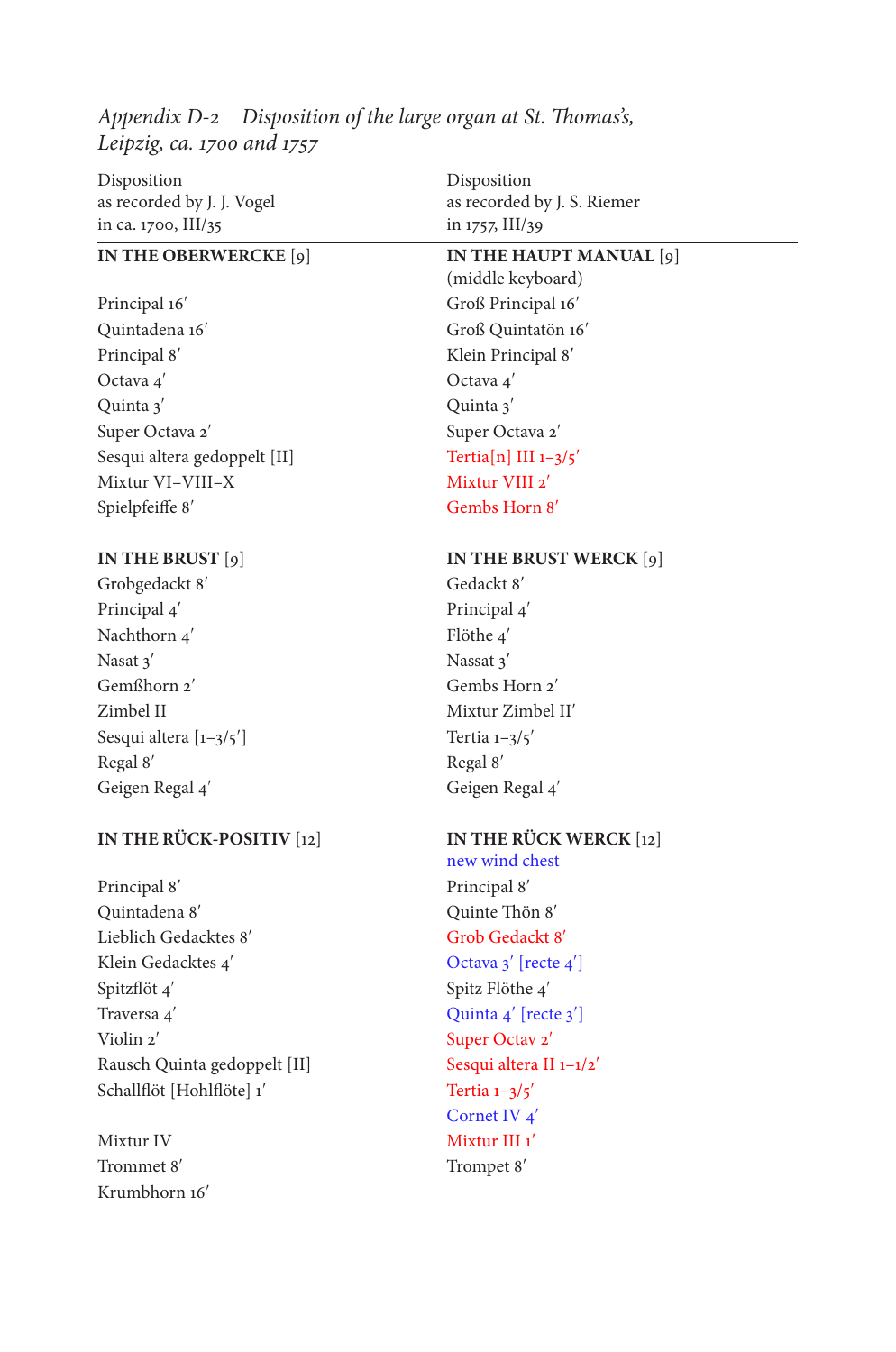| IN THE PEDAL $[5]$               | IN THE PEDAL $\lceil 9 \rceil$              |  |
|----------------------------------|---------------------------------------------|--|
|                                  | new wind chest                              |  |
|                                  | Untersatz 32'                               |  |
| Sub Bass 16', Metall             | Sub Bass 16'                                |  |
|                                  | Violon 16'                                  |  |
|                                  | Violon 8'                                   |  |
|                                  | Octav Bass 4'                               |  |
|                                  | Mixtur Bass VIII 3'                         |  |
| Posaunen Bass 16 <sup>'*</sup>   | Posaunen Bass 16'                           |  |
| Trommeten Bass 8'*               | Trompet Bass 8'                             |  |
| Schallmeyen Bass 4 <sup>'*</sup> | Schalmey Bass 4'                            |  |
| Cornet 3 [recte $2^{\prime}$ ]*  |                                             |  |
| Tremulant                        | <b>Tremulant</b>                            |  |
| Vogelgesang                      | "a new coupler to the Rückpositiv"          |  |
| Zimbelstern                      | 2 new bellows added to 4 existing; new wind |  |
| Ventils to each chest            | trunks                                      |  |
| 10 bellows                       |                                             |  |

*Sources*: Vogel Chronicle, 111–12; Riemer Chronicle, vol. 3, 1047–48.

*Note*: Terms in red refer to stops changed between 1700 and 1757. Terms in blue refer to elements built by Schweinefleisch, 1755–57.

\* Resonators from tin-plated iron (*Blech*).

| Contract disposition,<br>$1703$ , II/P/21<br>Christoph Donat & Son | Disposition<br>according to<br>Mattheson | Stops to be built, repaired, or<br>replaced by J. Gottl. Mauer,<br>1773-74 (in <i>italic</i> ) | Disposition<br>as recorded in<br>1833 by J. G.<br>Mende<br>(II/P/23) |
|--------------------------------------------------------------------|------------------------------------------|------------------------------------------------------------------------------------------------|----------------------------------------------------------------------|
| Förderwerck (lowest                                                | Werck                                    | Haupt-Wercke                                                                                   | Hauptwerk (11)                                                       |
| keyboard)                                                          |                                          |                                                                                                |                                                                      |
| Quintadöhn 16'                                                     | Quintadena 16'                           | Quinta Thon 16'                                                                                | Quintatön 16'                                                        |
| Principal 8'                                                       | Principal 8'                             | Principal 8' needs repolishing                                                                 | Principal 8'                                                         |
| Grobgedackt 8'                                                     |                                          | Grobgetact 8'                                                                                  | Gedact 8'                                                            |
| Spillflaut 8'                                                      | Spielflöte 8'                            | Spitz-Fleut 8'                                                                                 | Spitzfloete 8'                                                       |
| Octava 4'                                                          | Octava 4'                                | Octava 4'                                                                                      | Octave $4'$                                                          |
| Gedackte Flöthe 4'                                                 | Gedackt 4'                               | Lieblichgetact 4'                                                                              | Gedackt 4'                                                           |
| Quinta $3'$                                                        | Quinta $3'$                              | Quinta 3'                                                                                      | Ouinte $3'$                                                          |
| Superoctava 2'                                                     | Superoctava 2'                           | Octava 2'                                                                                      | Octave $2'$                                                          |
| Gems Horn 2'                                                       |                                          | Gemshorn 2'                                                                                    | Gemshorn 2'                                                          |
| Stop without a name                                                | Tertian <sub>2</sub> '                   | [no mention]                                                                                   |                                                                      |
| Suff Flöthe 1'                                                     |                                          | [no mention]                                                                                   |                                                                      |
| Mixtur IV                                                          |                                          | [no mention]                                                                                   | Mixtur IV                                                            |
|                                                                    |                                          | no mention                                                                                     | Zinck II                                                             |

#### *Appendix D-3 Disposition of the New Church organ, Leipzig, 1703–1833*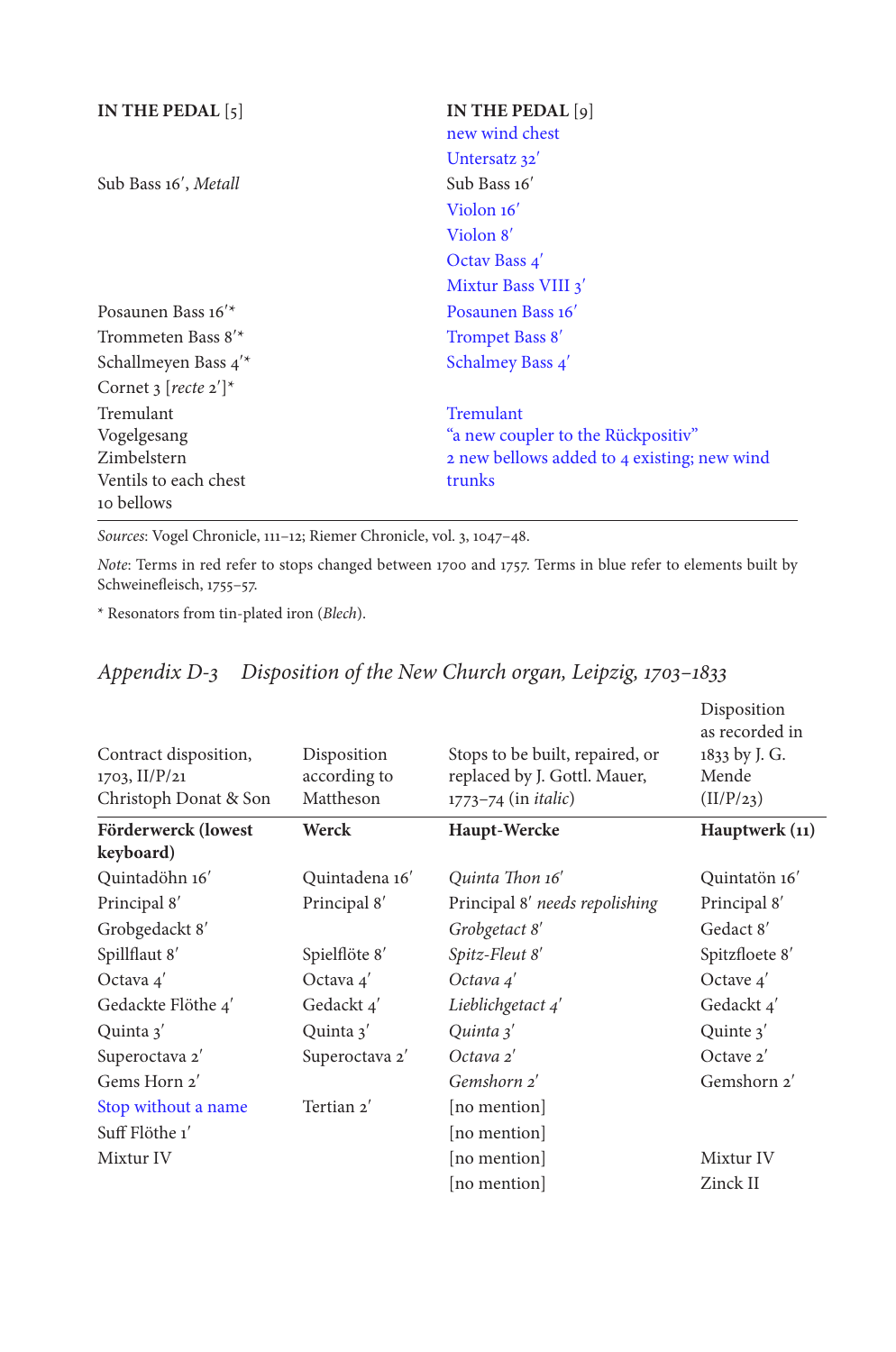| <b>Hinterwerck</b><br>(upper keyboard)                                                                                                                                                                                                                                                                                       | <b>Seiten-Positiv</b>                                | Ober-Wercke                                                                                         | Oberwerk (8)         |
|------------------------------------------------------------------------------------------------------------------------------------------------------------------------------------------------------------------------------------------------------------------------------------------------------------------------------|------------------------------------------------------|-----------------------------------------------------------------------------------------------------|----------------------|
|                                                                                                                                                                                                                                                                                                                              |                                                      |                                                                                                     | Flûttrav. 8'         |
| Lieblich Gedackt zur<br>Music 8'                                                                                                                                                                                                                                                                                             | Gedackt 8'                                           | Grobgetact 8'                                                                                       | Gedact 8'            |
| Viol di Gamba 8'                                                                                                                                                                                                                                                                                                             | Viola di Gamba 8'<br>Octava $4'$                     | Viola di Gambe 8'                                                                                   | Viol di Gambe 8'     |
| Klein Gedackt 4'                                                                                                                                                                                                                                                                                                             | Rohrflöte 4'                                         | Fleut 4'                                                                                            | Floete $4'$          |
| Nasat 3'                                                                                                                                                                                                                                                                                                                     | Quinta 3'                                            | Nasath 3'                                                                                           |                      |
| Octava 2'                                                                                                                                                                                                                                                                                                                    | Gemshorn 2'                                          | Octava 2'                                                                                           | Octave 2'            |
|                                                                                                                                                                                                                                                                                                                              |                                                      | Cornet [IV]                                                                                         | Cornett IV           |
| Spitz Flöth 1'                                                                                                                                                                                                                                                                                                               |                                                      | [no mention]                                                                                        | Rauschzimbel II      |
| Cimbel III                                                                                                                                                                                                                                                                                                                   | Cimbel                                               | no mention                                                                                          | Mixtur III           |
| Vox humana 8'                                                                                                                                                                                                                                                                                                                | Vox humana 8'                                        | [no mention; probably removed<br>by Schweinefleisch in 1753]                                        |                      |
| In the Pedal                                                                                                                                                                                                                                                                                                                 | Pedal                                                | Pedal                                                                                               | Pedal                |
| Sub Bass 16', wood                                                                                                                                                                                                                                                                                                           | Sub-Bass 16'                                         | [no mention; however, named in<br>1753 condition report]                                            | Subbass 16',<br>wood |
| Posaunen Bass 16', wood                                                                                                                                                                                                                                                                                                      | Posaune 16'                                          | Posaunenbass 16', tinplate<br>resonators retained; new shallots,<br>tuning wires, and brass tongues | Posaune 16'          |
| Trompeten Bass 8',<br>tinplate                                                                                                                                                                                                                                                                                               | Trommete 8'                                          | Trompetenbass 8', new tin<br>resonators; new boots, tuning<br>wires, brass tongues                  | Trompette 8'         |
| Schalmeyen Bass 4',<br>tinplate                                                                                                                                                                                                                                                                                              | Schallmey 4'                                         | Schalmey 4', new tin resonators;<br>new boots, tuning wires, brass<br>tongues                       | Octavenbass 8'       |
|                                                                                                                                                                                                                                                                                                                              | Octava 8'<br>Octava 4'<br>Sifflet 1'<br>Mixtura      |                                                                                                     |                      |
| Tremulant<br>Pulldown coupler (Pedal<br>to Förderwerk)<br>Bellows pumper signal<br>Unless otherwise noted,<br>all pipes of Metall<br>Keyboard naturals of<br>boxwood, sharps of ebony<br>Manual compass: CD-c <sup>3</sup><br>Pedal compass: CD-c <sup>1</sup><br>Round stop knobs stained<br>black<br>4 single-fold bellows | Tremulant<br>Manual coupler<br>Pedal HW/P<br>coupler | 4 new bellows and 24 Elle of wind<br>trunks                                                         |                      |

*Sources*: Contract dated 7 July 1703, New Church Accounts, 1703–4, fols. 96–99 [contract disposition]; Niedt (1721) 1976, 189, and Dresden Ms., 26 [Mattheson disposition]; New Church Accounts, 1773–74, fols. 6r–10r [changes by Mauer]; Stadtarchiv Leipzig, Cap. 41 C. Nr. 4, fols. 1v–2 [disposition recorded by Mende].

*Note*: Terms in blue indicate a stop added by Donat above contract, resulting in 24 stops. See Contract 1721 (appendix A-26).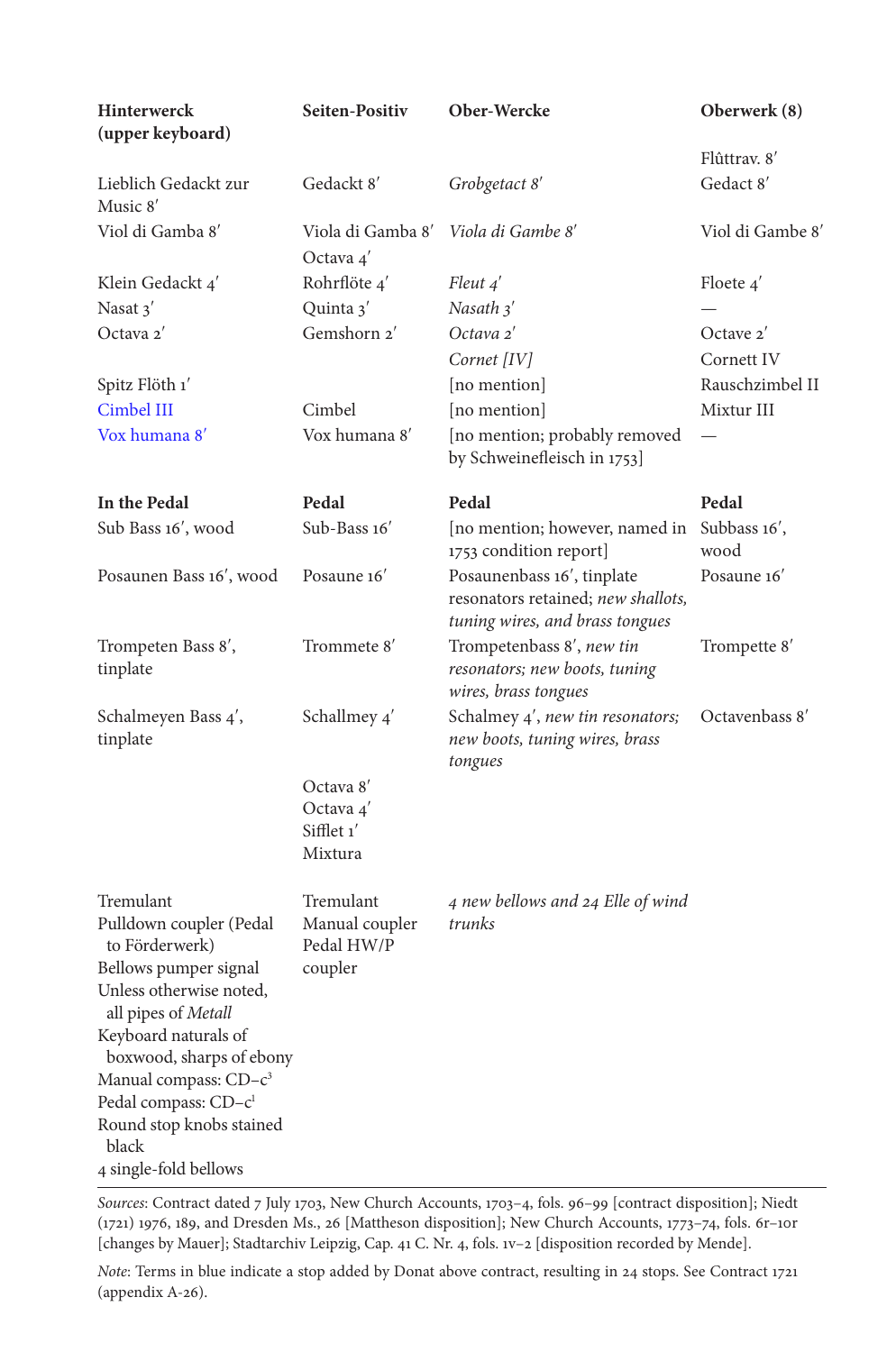| Disposition                              | Disposition                           |
|------------------------------------------|---------------------------------------|
| as recorded by Zacharias Thayssner, 1694 | as recorded by J. A. Silbermann, 1741 |
| III/P/36                                 | III/P/36                              |
| IN THE OBER WERK $[13]$                  | <b>HAUPTWERCK</b> [13]                |
| Quintadehn 16'                           | Quintathon 16'                        |
| Principal 8'                             | Principal 8'                          |
| Octava 4'                                | Octava 4'                             |
| Quinta 3'                                | Quinte $3'$                           |
| Superoctava 2'                           | Superoctava 2'                        |
| <b>Mixtur VI</b>                         | Mixtur VI                             |
| Grobgedackt 8'                           | Gedact 8'                             |
| Gemshorn 8'                              | Gemshorn 8'                           |
| Nassat 3'                                | Nazard 3'                             |
| Waldflöt 2'                              | Waldflöte 4'                          |
| Sesquialtera 1-1/5'                      | Sesquialtera 1-1/5'                   |
| Fagott 16'                               | Fagot 16'                             |
| Trompet 8'                               | Tromp. 8'                             |
| IN THE BRUST [7] (new wind chest)        | <b>BRUSTPOSITIF</b>  7                |
| Quintadehna 8'                           | Quintathon 8'                         |
| Principal 4'                             | Principal 4'                          |
| Quinta 3'                                | Quinte $1-1/2$                        |
| Octava 2'                                | Octava 2'                             |
| Sesquialtera 1-1/5'                      | Sesquialtera                          |
| <b>Mixtur III</b>                        | Mixtur                                |
| Schallmey $4'$                           | Schalmey 4', in facade                |
| IN THE RÜCK POSITIV [10]                 | RÜCKWERCK [10]                        |
| Grobgedackt 8'                           | Grobgedact 8'                         |
| Principal 4'                             | Principal 4'                          |
| Viola di Gamba 4'                        | Nazard $3'$                           |
| Spitzflör [or Gemshorn] 4'               | Gemshorn 4'                           |
| Quintadehna 4'                           | Quintathon 4'                         |
| Quinta $3'$                              | Quinte $1-1/2'$                       |
| Octava 2'                                | Octava 2'                             |
| Sesquialtera 1-1/5'                      | Sesquialtera                          |
| <b>Mixtur IV</b>                         | Mixtur                                |
| <b>Bombart 8'</b>                        | Bompartte 8'                          |
|                                          |                                       |

*Appendix D-4 Disposition of the organ at St. Nicholas's, Leipzig, 1694 and 1741*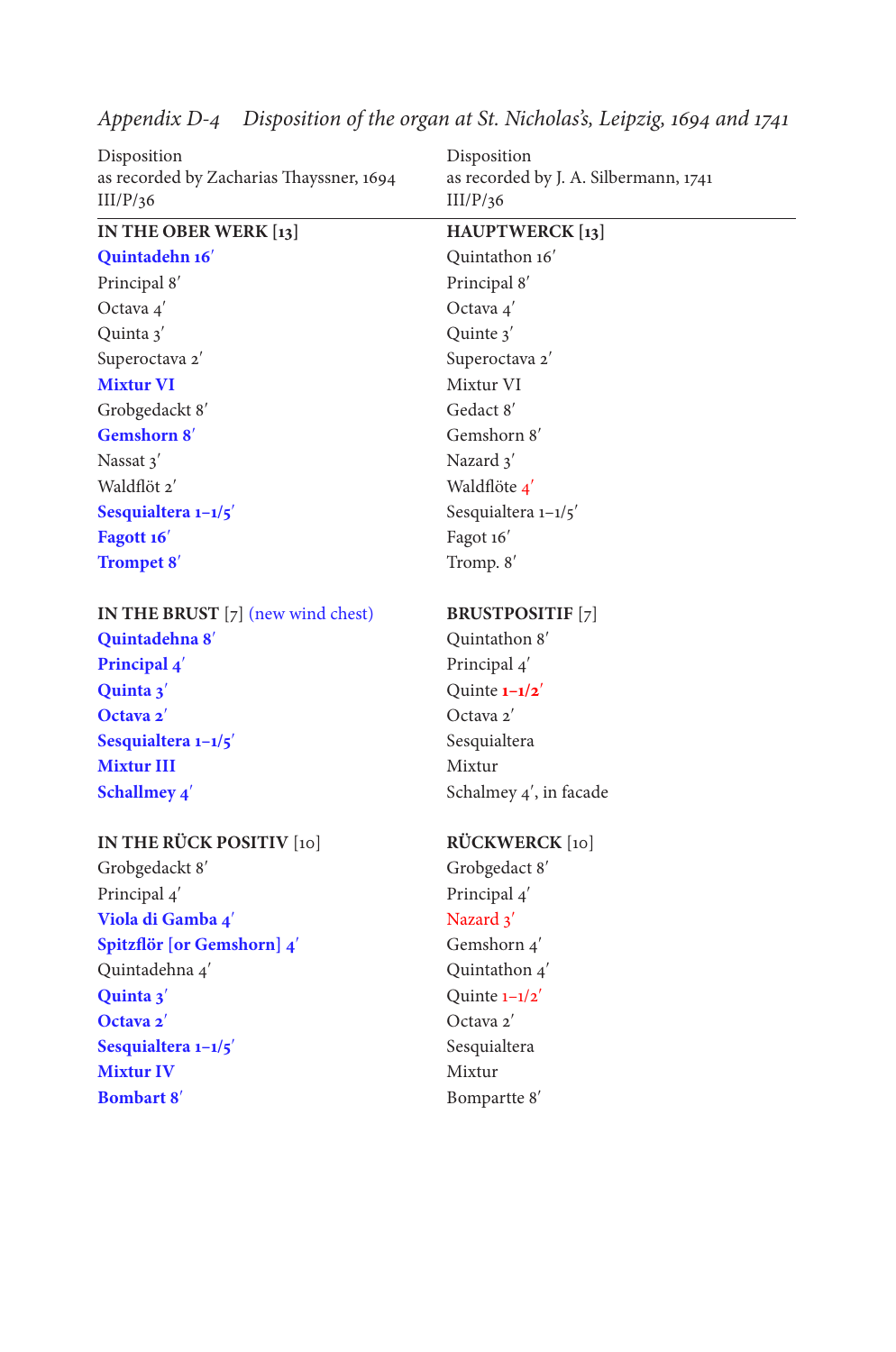| <b>PEDAL</b> [6] (new wind chest)      | PEDAL <sup>[6]</sup>              |
|----------------------------------------|-----------------------------------|
| Subbass gedakt 16'                     | Untersatz 16'                     |
| <b>Octaven Bass 4'</b>                 | Octava 8'                         |
| Posaun Bass 16'                        | Posaun. Bass 16'                  |
| <b>Trompeten Bass 8'</b>               | Tromp. 8'                         |
| <b>Schallmeyen Bass 4'</b>             | Schalmey 4'                       |
| <b>Cornet Bass 2'</b>                  | Cornet 2'                         |
| Tremulant                              | Tremulant                         |
| Zimbelstern (modified)                 | Cymbel[stern]                     |
| Vogelgesang                            | Vogelgesang                       |
| 4 large wedge bellows, new wind trunks | 4 multifold bellows               |
| Chorton                                | Cornetton                         |
| Pedal/Oberwerk coupler                 | 3 keyboards                       |
| Rückpositiv/Oberwerk coupler           | Manual compass: CD-c <sup>3</sup> |
| Brustpositiv/Oberwerk coupler          | Pedal compass: CD-d <sup>1</sup>  |
| 3 keyboards, 1 pedalboard              |                                   |

*Sources*: Z. Thayssner, memorandum, Stadtarchiv Leipzig, Stift IX A 2, fol. 16–22; *Silbermann-Archiv*, 171 and 173.

*Note*: Terms in blue refer to elements built by Thayssner. Terms in red indicate a change in disposition.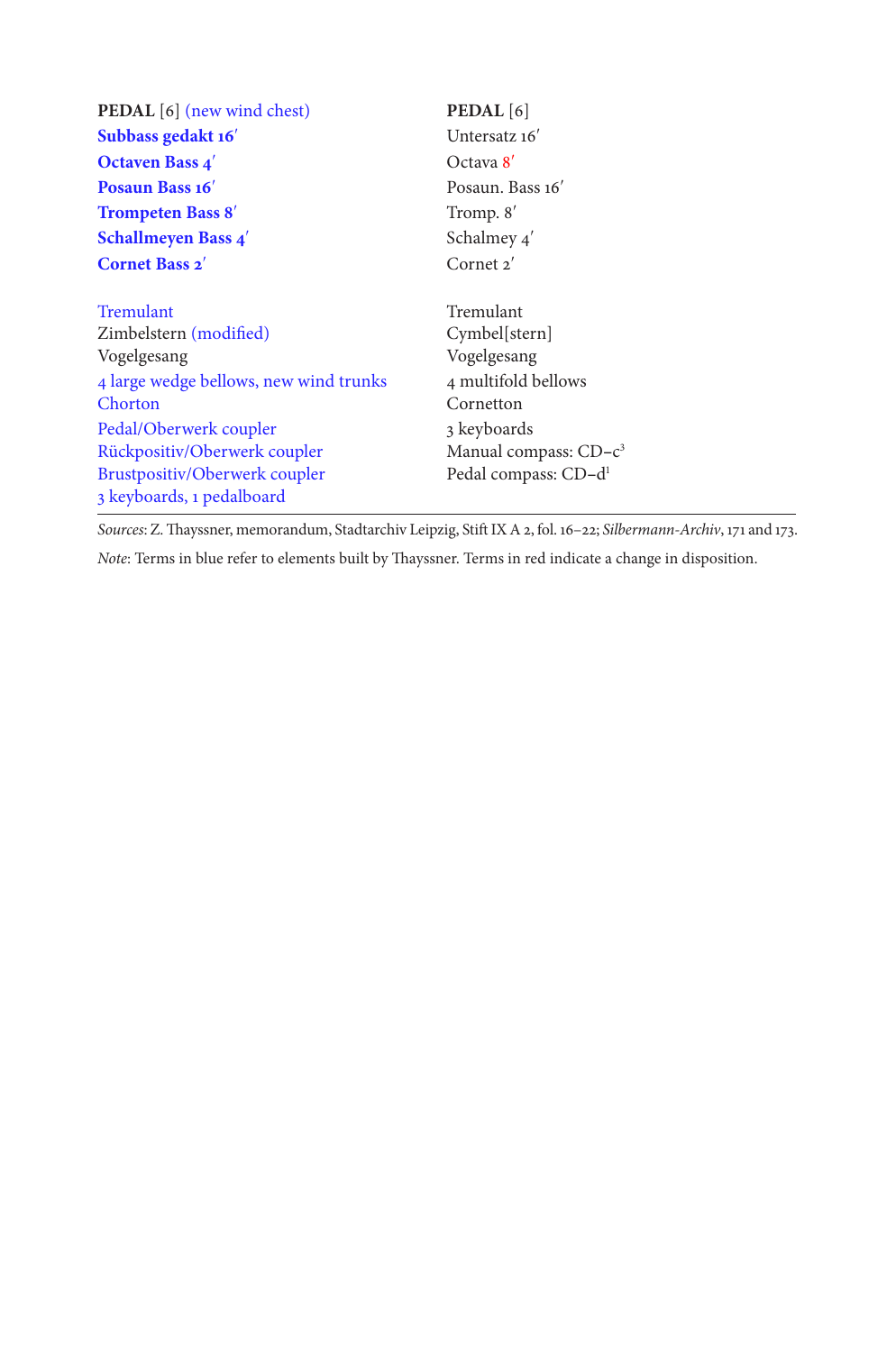| Disposition                 | Disposition                         | Weight            |                      |
|-----------------------------|-------------------------------------|-------------------|----------------------|
| as recorded by Vogel        | as recorded by Scheibe              | in                | $\checkmark$ = reuse |
| in ca. 1700                 | in 1740                             | pounds            | $m =$ melt down      |
| In the Oberwercke $(7)$     | In the Haupt Werck<br>$[CDEFGA-c3]$ |                   |                      |
| Principal 8'                | Principal 8', in the facade         | 200               | m                    |
| Gedackt 8'                  | Grob Gedackt 8'                     | 114               | ✓                    |
| Quintadena 8'               | Quinta Döhn 8'                      | 80                | ✓                    |
| Octava 4'                   | Octav $4'$                          | 40                | m                    |
| Rausch Quinte 3' and 2'     | Quinta 3'                           | 40                | ✓                    |
| Mixtur IV, V, VI, VIII-X    | Mixtur III                          | 40                | m                    |
| Cymbeln II                  | Cymbal II                           | 12                | m                    |
| In the Rückpositiv (8)      | In the Rückpositiv                  |                   |                      |
| Lieblich Gedackt 8'         | Grobgedackt 8'                      | 114               | ✓                    |
| Principal 4'                | Principal 4'                        | 41                | ✓                    |
| Hollflöth 4'                | Hohl Flöt 4'                        | 26                | ✓                    |
| Nasath 3'                   | Nassat 3'                           | 21                | ✓                    |
| Octava 2'                   | Octav $2'$                          | $12 \overline{ }$ | ✓                    |
| Sesquialtera gedoppelt [II] | Sesquialtera                        | 24                | m                    |
| Dulcian 8'                  |                                     |                   |                      |
| Trommet 8'                  | Trompet 8'                          | 150               | m                    |
| In the Brust $(3)$          | <b>Brust-Wercke</b>                 |                   |                      |
| Trichter Regal 8'           | Ranquet 8', tin                     | 24                | m                    |
| Spitzflöth 2'               | Spitz Flöthe 2'                     | 16                | m                    |
| Suffloth 1'                 | Octav $1'$                          | 8                 | m                    |
| In the Pedal                | In the Bass [Pedal]                 |                   |                      |
| Sub Bass 16', wood          |                                     |                   |                      |
| Fagott Baß 16'              |                                     |                   |                      |
| Trommet Baß 8'              | Trompet, 21 pipes<br>$[CDE-c1]$     | 75                | m                    |
| 6 bellows                   |                                     | 1,037 total       |                      |
| Tremulant                   |                                     | $(tin = 406,$     |                      |
| Zimbelstern                 |                                     | $lead = 631$      |                      |
| Ventils to each chest       |                                     |                   |                      |

*Appendix D-5 Disposition of the small organ at St. Thomas's, ca. 1700 and 1740*

*Sources*: Vogel Chronicle, 111; and Stadtarchiv Leipzig, Stift IX A 2, fol. 105r–v.

*Notes*: Scheibe's inventory includes only stops made from metal. Terms in red indicate differences from disposition as recorded in ca. 1710.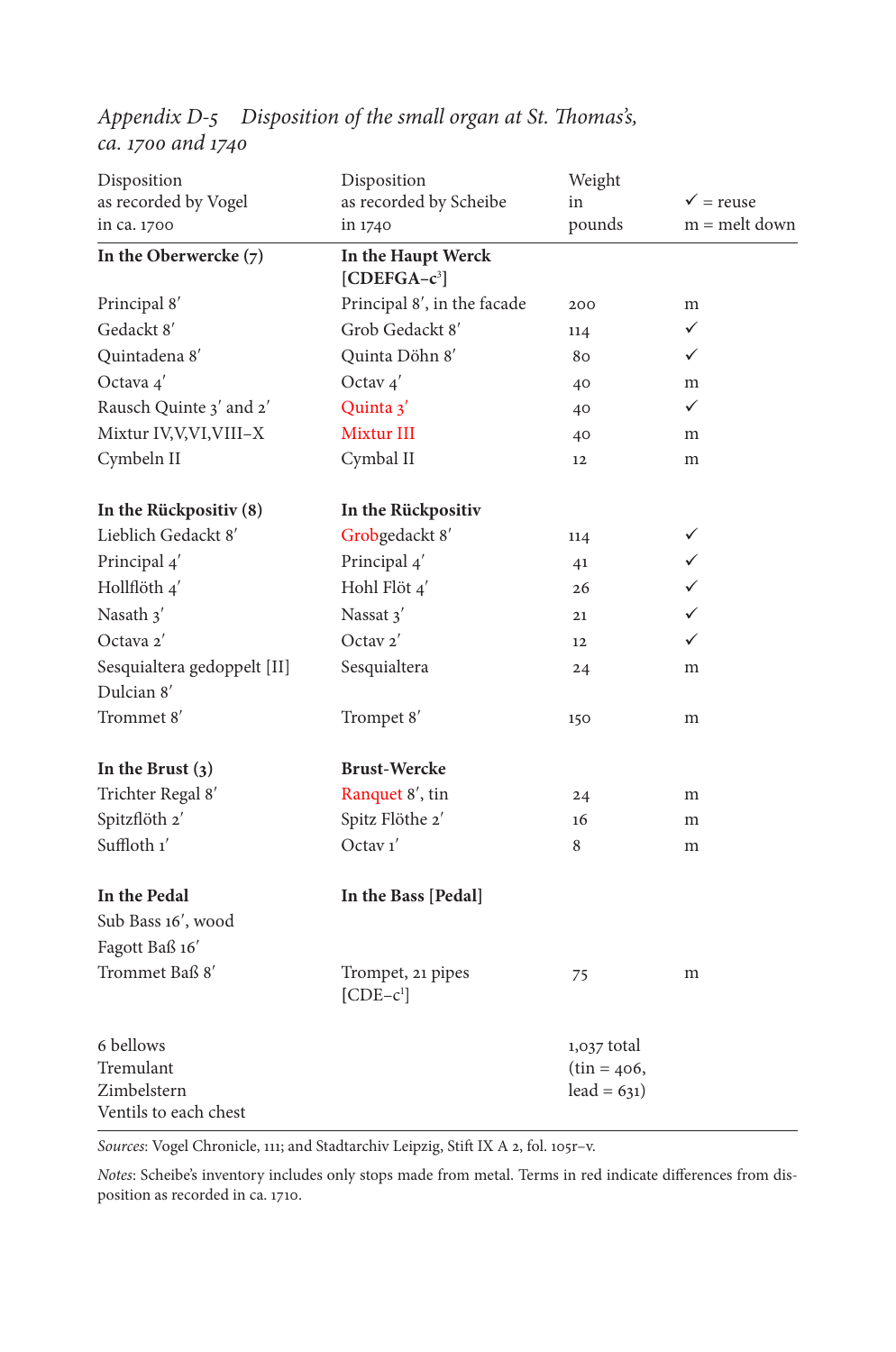|                                            | Kuhnau's "specification                |                                                                                                                                         |
|--------------------------------------------|----------------------------------------|-----------------------------------------------------------------------------------------------------------------------------------------|
|                                            | of the registers now                   |                                                                                                                                         |
| Disposition as published                   | present in the organ,"*                | Vetter's proposed disposition,                                                                                                          |
| by J. J. Vogel, ca. 1700                   | 25 September 1710                      | 25 September 1710                                                                                                                       |
| In the Hauptwerck [16]                     | In the Oberwerck [16]                  | Ober Werck [16]                                                                                                                         |
|                                            |                                        | (middle keyboard)                                                                                                                       |
| Groß Principal 16'                         | Gross Principal 16'                    | 1. Groß Principal 16'                                                                                                                   |
| Fistula humana "above 11/2',<br>two ranks" | / Fistula humana                       | 2. Nassat 3' (replacing Fistula<br>Humana)                                                                                              |
| Scarpe 2-3 pipes [ranks]                   | Scarpe                                 | 3. Scarpe                                                                                                                               |
| Octava 4'                                  | Octava 4'                              | 4. Octava 4'                                                                                                                            |
| Super Octava 2'                            | Superoctava 2'                         | 5. Super octava 2'                                                                                                                      |
| Groß Quintadena 16'                        | Gross Quinta Döhn 16'                  | 6. Groß Quintatön 16'                                                                                                                   |
| Gemshorn 8'                                | Gembs Horn 8'                          | 7. Gemshorn 8'                                                                                                                          |
| Viola da Gamba 8'                          | Viol di Gamba 8'                       | 8. Viol di Gamba 8'                                                                                                                     |
| Principal Subbass 16'<br>[Pedal]**         | Principal SubBass 16'                  | 9. Principal Sub Bass 16'                                                                                                               |
| Groß Gedackt 8'                            | Gross Octava 8                         | 10. Groß Octava 8'                                                                                                                      |
| Mixtur VI                                  | Mixtur                                 | 11. Mixtur                                                                                                                              |
| Gemshorn Baß 8' [Pedal]                    | Klein Gembshorn 2'                     | 12. Klein Gemshorn 2'                                                                                                                   |
| Quinta 3'                                  | Quinta $3'$                            | 13. Quinta $3'$                                                                                                                         |
| Klein Gemßhorn 4'                          | Gembshorn 4'                           | 14. Gemshorn 4'                                                                                                                         |
| Rohrflöten Subbass 16'<br>[Pedal]          | Rohrflöten SubBass 16'                 | 15. Rohrflöten Sub Bass 16'                                                                                                             |
| Quintadenenbass 16' [Pedal]                | Qvinta D[öhn] Sub Bass 16'             | 16. Quintatön Sub Bass 16'                                                                                                              |
| In the Rück-Positiv [8]                    | In the Rück Pos: [8]                   | <b>Rück Positiv [8] (lowest)</b><br>keyboard, from which the Brust<br>[Hinterwerk] can be made)                                         |
| Principal 4'                               | Principal 4'                           | 1. Principal 4'                                                                                                                         |
| Quinta 11/2'                               | Quinta $3'$ [recte: $1\frac{1}{2}'$ ?] | 2. Quinta $3'$ [recte: $1\frac{1}{2}'$ ?]                                                                                               |
| Nassat 3'                                  | Nassat 3'                              | 3. Nachthorn 4' (in place of<br>the Nasatt, which can either<br>be moved to the Oberwerck<br>or melted down for the<br>Nachthorn $4'$ ) |
| Trommel [Trommet] 8'                       | /Trompett 8'                           | 4. Trompett 8'                                                                                                                          |
| Grobgedackt 8'                             | Gedackt 8'                             | 5. Gedackt 8'                                                                                                                           |
| Sesqui altera 2 [1-3/5']                   | Sesquialtera                           | 6. Sesquialtera                                                                                                                         |
| Gedacktflöt 4'                             | Octava 2'                              | 7. Octava 2'                                                                                                                            |
| Suffloth 1'                                | Sufflöt 4' [recte 1']                  | 8. Sufflöt 4' [recte 1']                                                                                                                |

### *Appendix D-6 Disposition of the organ at St. Paul's, ca. 1700 and 1710*